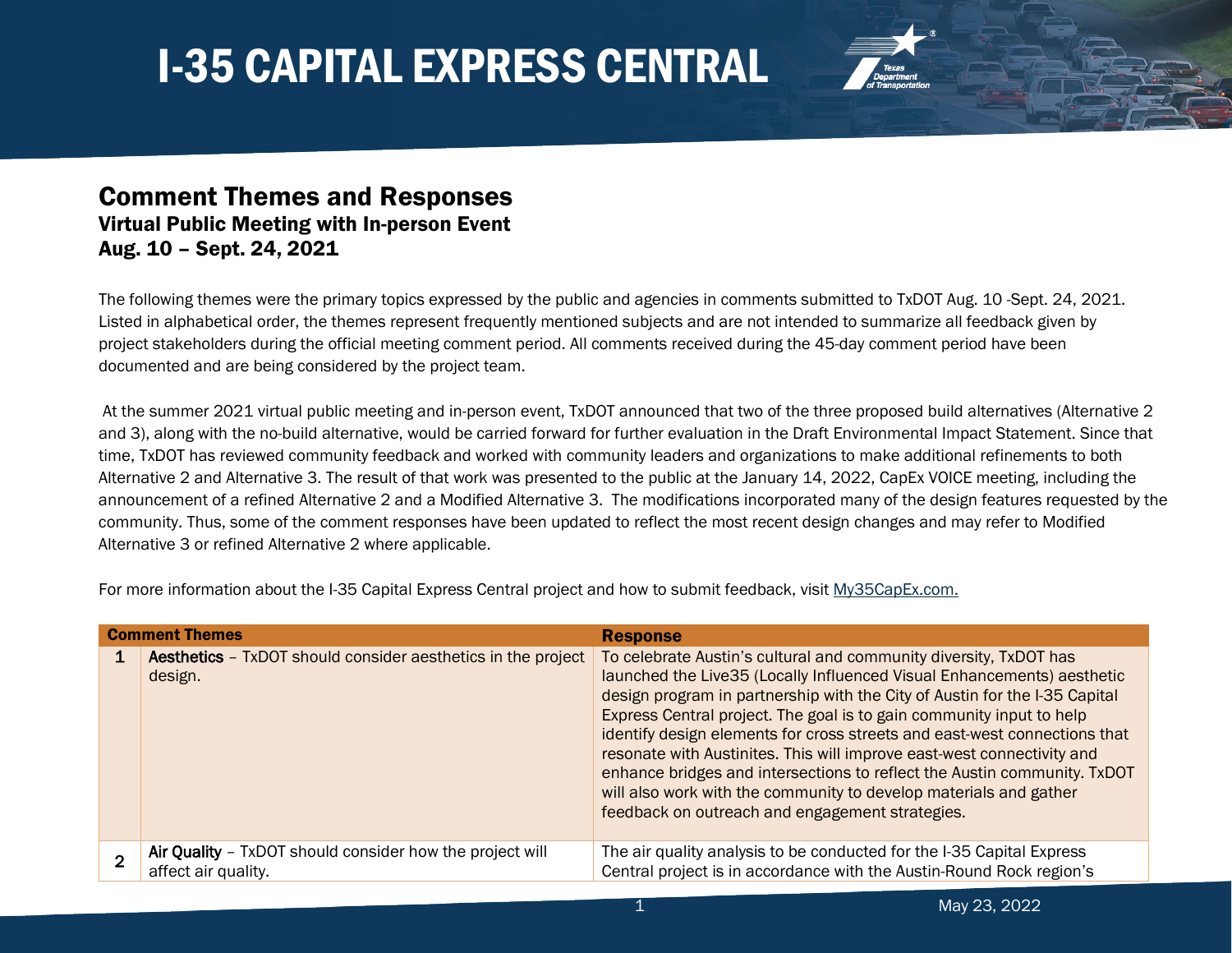

|   | <b>Comment Themes</b>                                                                                           | <b>Response</b>                                                                                                                                                                                                                                                                                                                                                                                                                                                                                                                                                                                                                                                                                                                                                                                                                                                                                                                                                                                                          |
|---|-----------------------------------------------------------------------------------------------------------------|--------------------------------------------------------------------------------------------------------------------------------------------------------------------------------------------------------------------------------------------------------------------------------------------------------------------------------------------------------------------------------------------------------------------------------------------------------------------------------------------------------------------------------------------------------------------------------------------------------------------------------------------------------------------------------------------------------------------------------------------------------------------------------------------------------------------------------------------------------------------------------------------------------------------------------------------------------------------------------------------------------------------------|
|   |                                                                                                                 | current attainment/unclassifiable status for all National Ambient Air<br>Quality Standards and will follow TxDOT's guidance for complying with the<br>Clean Air Act, National Environmental Policy Act (NEPA) and Federal<br>Highway Administration code regarding project effects on air quality (see<br>Air Quality Toolkit: https://www.txdot.gov/inside-<br>txdot/division/environmental/compliance-toolkits/air-quality.html).<br>As part of the air quality analysis for the Draft Environmental Impact<br>Statement (EIS), TxDOT is evaluating quantitative assessments of CO<br>(carbon monoxide) for all proposed build and no-build alternatives as well<br>as a review of MSATs (Mobile Source Air Toxics) for the corridor. This data<br>will be made available for review and public comment as part of the DEIS<br>and Public Hearing. Quantitative MSATs and CO2 (carbon dioxide)<br>analyses, for the preferred alternative, will be presented as part of the<br>Final EIS and Record of Decision (ROD). |
| 3 | Alternative 1 - Alternative 1 should be carried forward in the<br>DEIS and built for the design of the project. | At the summer 2021 public meeting, TxDOT announced that two of the three<br>proposed build alternatives (Alternative 2 and 3), along with the no-build<br>alternative, would be carried forward for further evaluation in the Draft<br>Environmental Impact Statement (EIS). Since that time, TxDOT has reviewed<br>community feedback and worked with community leaders and organizations<br>to make additional refinements to both Alternative 2 and Alternative 3. The<br>result of that work was released in January 2022, with the announcement of<br>a Modified Alternative 3, which incorporates many of the design features<br>requested by the community.                                                                                                                                                                                                                                                                                                                                                       |
| 4 | Alternatives the Same - Alternative 2 and Alternative 3<br>seem the same.                                       | Both Alternative 2 and Modified Alternative 3 include operational and safety<br>enhancements that would reconstruct ramps, bridges and intersections;<br>improve frontage roads; enhance bicycle and pedestrian crossings,<br>accommodate transit routes and accommodate the construction of caps, or<br>deck plazas. The most significant difference between the two is the shifting<br>of the frontage road in Modified Alternative 3 from the east side of the<br>interstate to the west side to create an urban boulevard. Other distinguishing<br>features include the number of bicycle-pedestrian crossings proposed in                                                                                                                                                                                                                                                                                                                                                                                           |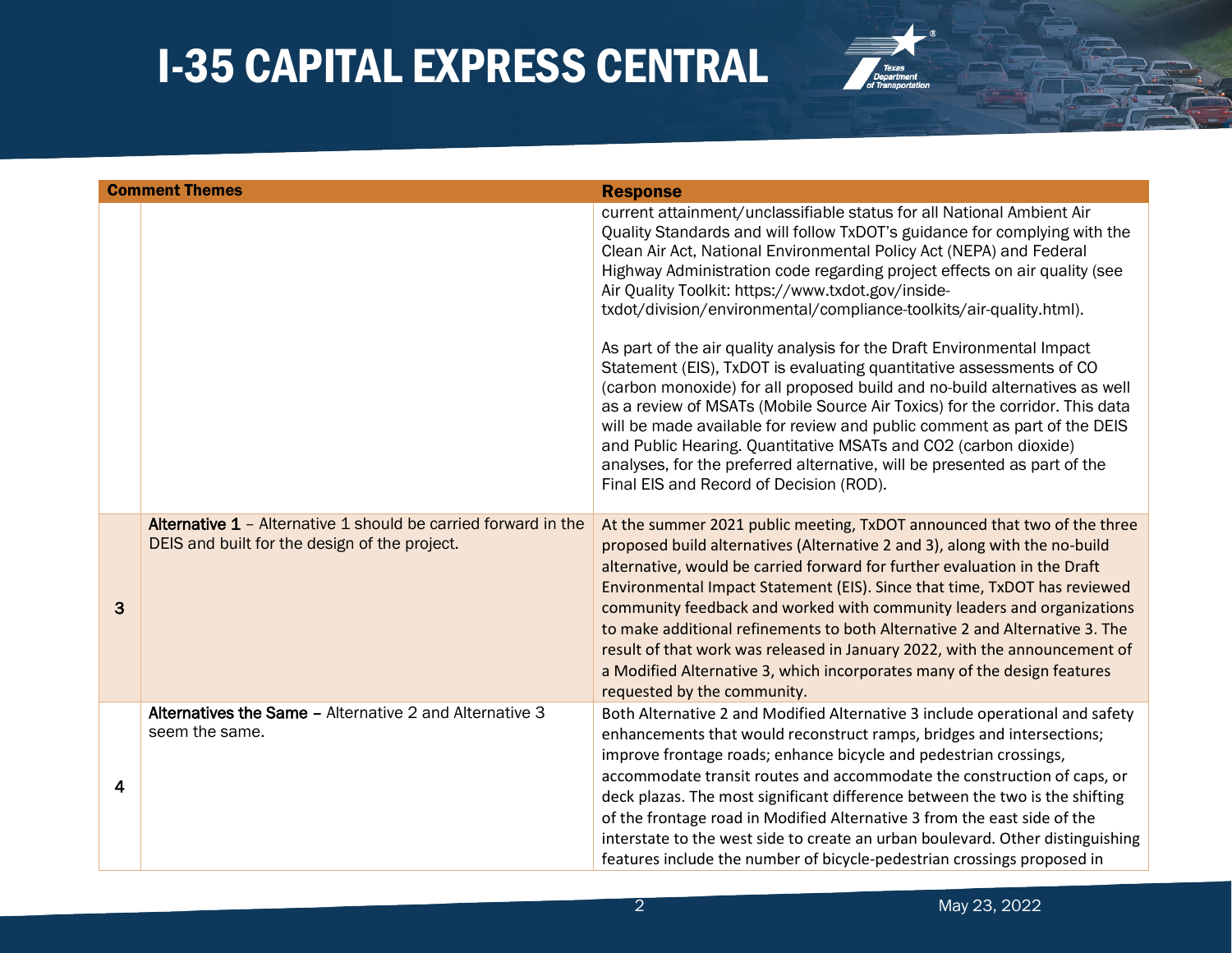

|   | <b>Comment Themes</b>                                                                                                             | <b>Response</b>                                                                                                                                                                                                                                                                                                                                                                                                                                                                                                                                                                                                                                                                                                                                                                                                                                                                                                                                                                                                                                                                                                   |
|---|-----------------------------------------------------------------------------------------------------------------------------------|-------------------------------------------------------------------------------------------------------------------------------------------------------------------------------------------------------------------------------------------------------------------------------------------------------------------------------------------------------------------------------------------------------------------------------------------------------------------------------------------------------------------------------------------------------------------------------------------------------------------------------------------------------------------------------------------------------------------------------------------------------------------------------------------------------------------------------------------------------------------------------------------------------------------------------------------------------------------------------------------------------------------------------------------------------------------------------------------------------------------|
|   |                                                                                                                                   | Modified Alternative 3, as well as the innovative intersection at East<br>Riverside Drive and the removal of the previously proposed flyover at US 290<br>East.                                                                                                                                                                                                                                                                                                                                                                                                                                                                                                                                                                                                                                                                                                                                                                                                                                                                                                                                                   |
| 5 | Bike/Ped Safety - Safety for bicyclists and pedestrians<br>should be considered and access provided within the<br>project design. | Enhanced, continuous bicycle and pedestrian paths in both directions<br>along I-35 are included in the proposed build alternatives. Additional<br>improvements include: 16.6 miles of shared-use paths in construction or<br>design, 13 connections to the urban trail network and bicycle network,<br>and more than 28 intersections that contain bypass lanes to reduce<br>through traffic and create safer areas for people walking, biking, or<br>otherwise not in vehicles.<br>Further, based on input from community groups, including Downtown<br>Austin Alliance, Reconnect Austin and Rethink35, each east-west crossing<br>within the project area has been enhanced to include wider bridge<br>structures with 30 feet of combined shared-use path and buffer between<br>bicyclists and pedestrians and vehicular travel lanes for a safer, more<br>user-friendly experience. Among the recent design changes included in the<br>proposed build alternatives are several new bicycle-pedestrian-only<br>crossings throughout the corridor.<br>For illustrations on the bike/ped safety concept, visit: |
|   |                                                                                                                                   | https://my35capex.com/bicycle-pedestrian-improvements/                                                                                                                                                                                                                                                                                                                                                                                                                                                                                                                                                                                                                                                                                                                                                                                                                                                                                                                                                                                                                                                            |
| 6 | Bury/Tunnel - TxDOT should consider burying or tunneling I-<br>35 instead of the proposed alternatives.                           | In the process of preparing a Draft Environmental Impact Statement (EIS) in<br>2020, TxDOT moved three proposed build alternatives forward to the<br>scoping process for further evaluation. Alternative 1 proposed the<br>installation of managed lanes into tunnels with the mainlanes in a lowered<br>section above the tunnels and frontage roads at street level to keep the<br>profile as narrow as possible.<br>Three proposed build alternatives and a no-build alternative were evaluated<br>based on engineering and environmental criteria established through the<br>agency and public scoping process. Based on the results, TxDOT determined<br>that Alternative 1 would not be carried forward. Proposed build Alternatives                                                                                                                                                                                                                                                                                                                                                                        |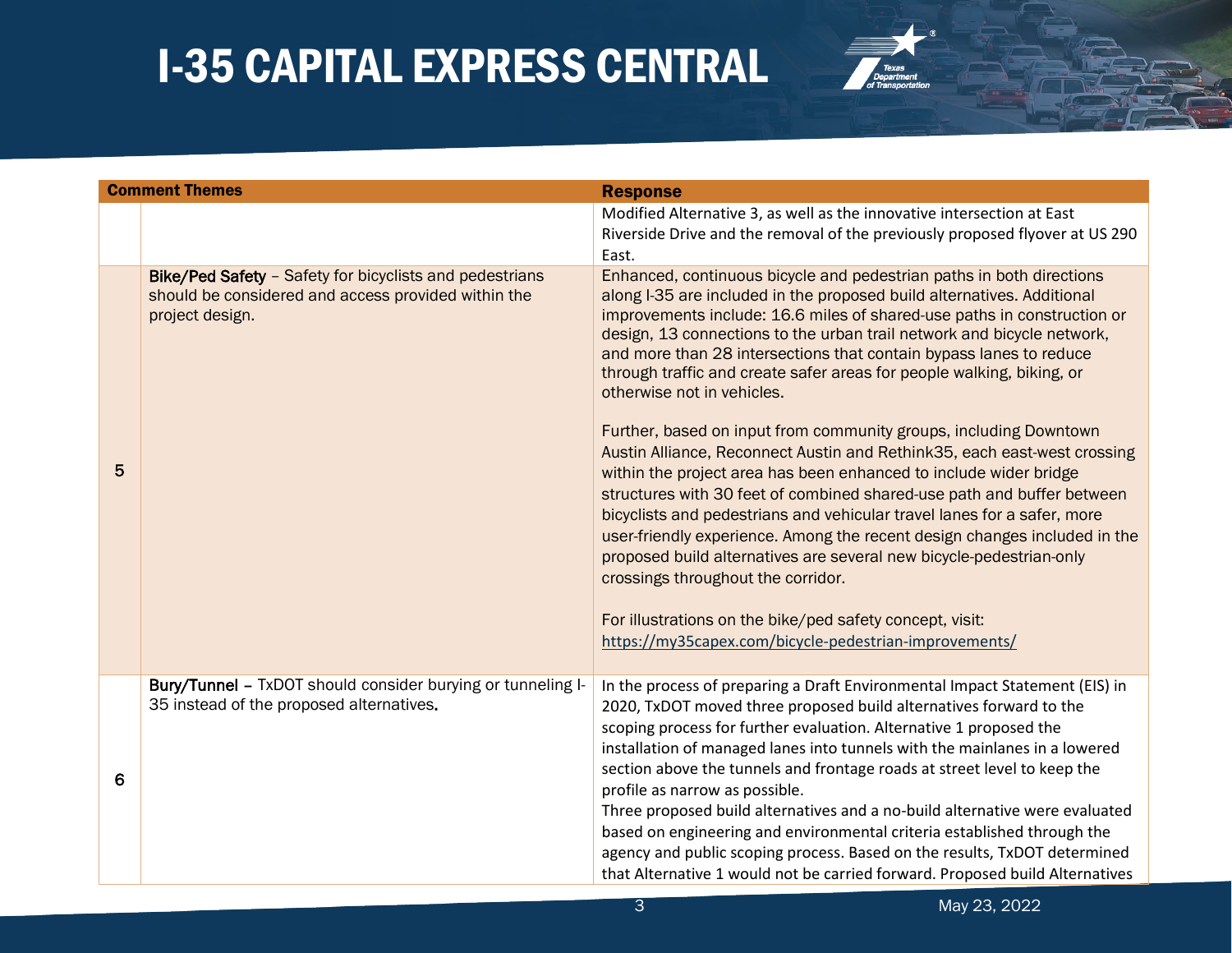

|                | <b>Comment Themes</b>                                                                                                                | <b>Response</b>                                                                                                                                                                                                                                                                                                                                                                                                                                                                                                                                                                                                                                                                                                                                                                                                                                                                                                                                                                                                                                    |
|----------------|--------------------------------------------------------------------------------------------------------------------------------------|----------------------------------------------------------------------------------------------------------------------------------------------------------------------------------------------------------------------------------------------------------------------------------------------------------------------------------------------------------------------------------------------------------------------------------------------------------------------------------------------------------------------------------------------------------------------------------------------------------------------------------------------------------------------------------------------------------------------------------------------------------------------------------------------------------------------------------------------------------------------------------------------------------------------------------------------------------------------------------------------------------------------------------------------------|
|                |                                                                                                                                      | 2 and 3 were carried forward for evaluation as part of the Draft EIS (along<br>with the no-build alternative), based on the following key advantages they<br>offer when compared to Alternative 1:<br>Faster response times for EMS, police, fire department and<br>hospitals.<br>Shorter construction duration by 1.5 years.<br>Improved traffic operations during construction with fewer lane<br>closures.<br>Fewer utility conflicts and lower relocation costs.<br>$\bullet$<br>Fewer drainage conflicts.<br>Lower design-build costs.<br>Lower annual and lifetime maintenance requirements and cost.<br>The evaluation was presented to the public in August-September 2021.<br>TxDOT will continue to evaluate and improve the proposed build alternatives<br>through additional public involvement and coordination with stakeholders<br>and the City of Austin to maximize improvements and minimize<br>environmental impacts.                                                                                                           |
| $\overline{7}$ | Business/Residential Displacements/Do Not Widen -<br>Widening the I-35 footprint will displace too many<br>businesses and residents. | Minimizing the amount of right of way is one of the major objectives of<br>TxDOT's Mobility 35 Program, which includes the I-35 Capital Express<br>Central project, and right of way will continue to be refined throughout the<br>process. The majority of the proposed impacts are in the upper deck area<br>(Airport Boulevard to Martin Luther King Jr. Boulevard).<br>Right-of-way (ROW) in this area is 200 feet. TxDOT will require at least 100<br>additional feet of right of way to accommodate construction, which will<br>include deconstructing the decks while keeping three lanes of traffic open<br>in both directions on I-35 during construction.<br>The Community Impacts Assessment, which began spring 2021, will<br>explore and evaluate the needs of adjacent communities and document<br>the existing and projected social environment with and without the<br>proposed action. The assessment will include an analysis of mobility,<br>safety, access to employment, relocation, isolation and other community<br>issues. |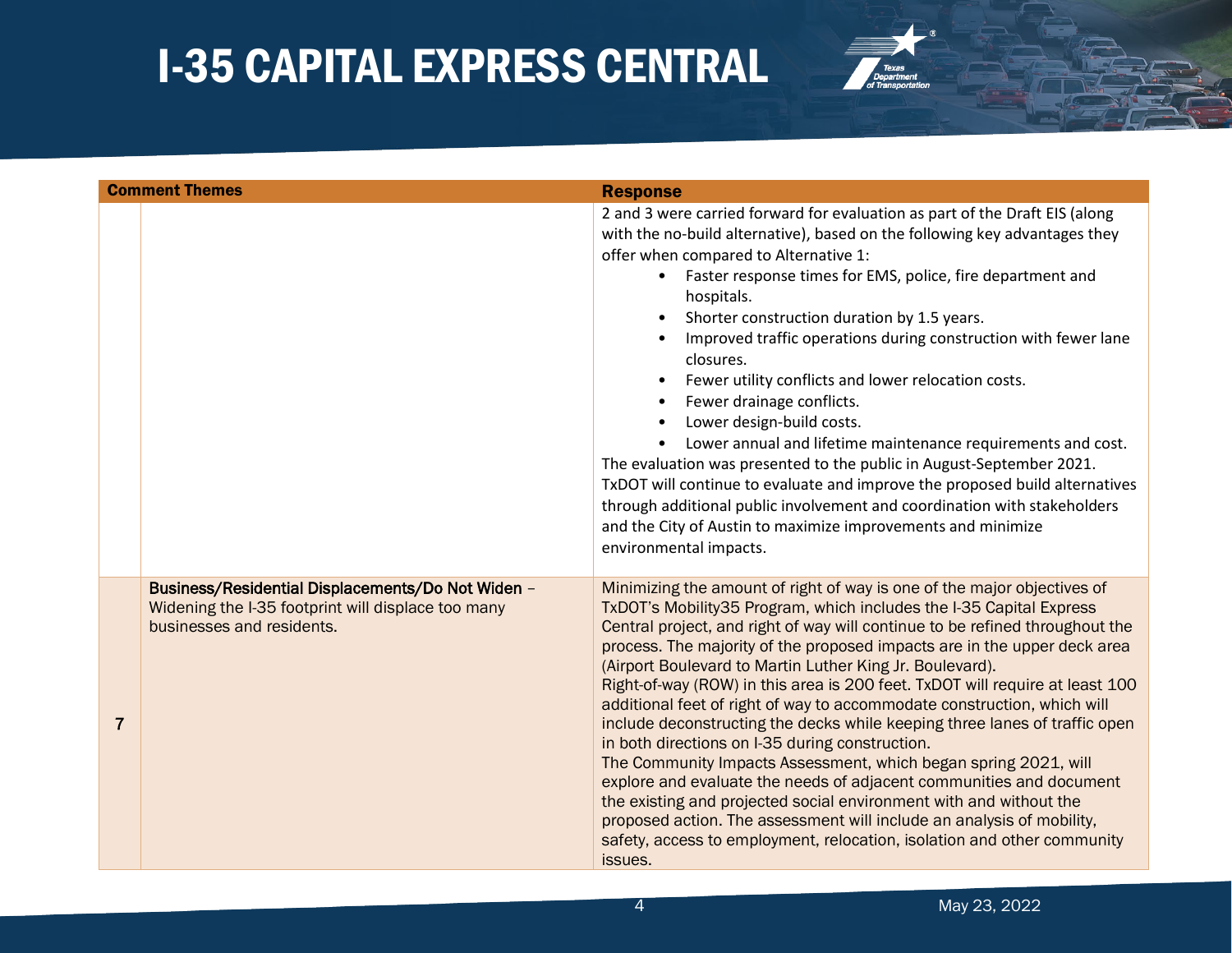

|   | <b>Comment Themes</b>                                                                                                                                          | <b>Response</b>                                                                                                                                                                                                                                                                                                                                                                                                                                                                                                                                                                                                                                                                                                                                                                                                                                                                                                                                                         |
|---|----------------------------------------------------------------------------------------------------------------------------------------------------------------|-------------------------------------------------------------------------------------------------------------------------------------------------------------------------------------------------------------------------------------------------------------------------------------------------------------------------------------------------------------------------------------------------------------------------------------------------------------------------------------------------------------------------------------------------------------------------------------------------------------------------------------------------------------------------------------------------------------------------------------------------------------------------------------------------------------------------------------------------------------------------------------------------------------------------------------------------------------------------|
|   |                                                                                                                                                                | TxDOT will focus on determining the potential impacts to people of color,<br>minority and low-income populations, those with limited English<br>proficiency, elderly populations, people with disabilities and children.<br>Among the elements to be analyzed are displacements and relocations,<br>the availability of affordable housing and bicycle and pedestrian<br>improvements as connections between the east and west sides of I-35.<br>For more information about TxDOT's right-of-way process, visit:<br>https://www.txdot.gov/inside-txdot/division/right-of-way.html<br>Link to Row forms and publications page: https://www.txdot.gov/inside-<br>txdot/forms-publications/consultants-contractors/forms/row.html                                                                                                                                                                                                                                          |
| 8 | Caps/Deck Plazas - Implement caps for east-west<br>connectivity and for park/greenspace opportunity.                                                           | In coordination with the City of Austin, TxDOT is evaluating potential<br>locations to accommodate caps, or deck plazas, that were recommended<br>for design as green spaces within Central Austin. These include areas from<br>12th Street to 11th Street, 8th Street to 6th Street and 4th Street to Cesar<br>Chavez Street. An enhanced cap area at Dean Keeton Street near The<br>University of Texas is also being considered.<br>The City of Austin can implement cap-and-stitch development, funding and<br>implementation within the Capital Express Central project. If outside<br>funding is committed, TxDOT's proposed improvements will include the<br>infrastructure to support the city's cap-and-stitch plan. Working together<br>with the community, our agencies can bring improvements to enhance<br>connectivity within our city. Similar projects across Texas were funded<br>through local partnerships, such as the Klyde Warren Park in Dallas. |
| 9 | City of Austin - TxDOT should coordinate with the City of<br>Austin to align the Capital Express Central project with other<br>city projects and improvements. | TxDOT is coordinating with the City of Austin and other local agencies to<br>align plans, where feasible and appropriate, while conforming with state<br>and federal requirements. TxDOT hosts regular meetings on the overall<br>program. Topics include:<br>• Bike/pedestrian accommodation.<br>• Cap Metro coordination.<br>• Community values.                                                                                                                                                                                                                                                                                                                                                                                                                                                                                                                                                                                                                      |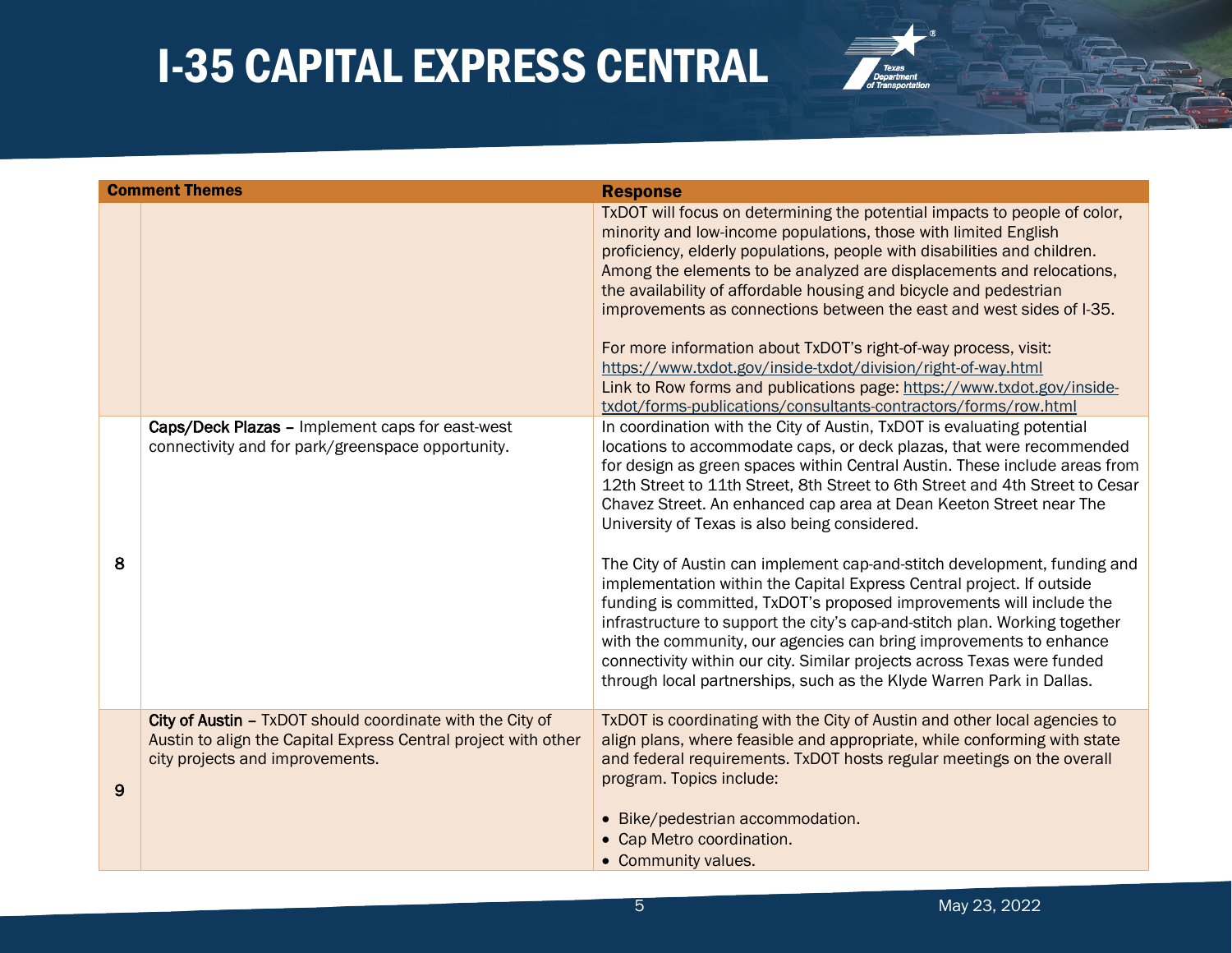

|    | <b>Comment Themes</b>                                                                                                                                                | <b>Response</b>                                                                                                                                                                                                                                                                                                                                                                                                                                                                                                                                                                                                                                                                                                                                                                                                                                                                                                                                                                                                                                                                                                                                                                                                                                                                           |
|----|----------------------------------------------------------------------------------------------------------------------------------------------------------------------|-------------------------------------------------------------------------------------------------------------------------------------------------------------------------------------------------------------------------------------------------------------------------------------------------------------------------------------------------------------------------------------------------------------------------------------------------------------------------------------------------------------------------------------------------------------------------------------------------------------------------------------------------------------------------------------------------------------------------------------------------------------------------------------------------------------------------------------------------------------------------------------------------------------------------------------------------------------------------------------------------------------------------------------------------------------------------------------------------------------------------------------------------------------------------------------------------------------------------------------------------------------------------------------------|
|    |                                                                                                                                                                      | Where possible, TxDOT is incorporating elements of the City of Austin's<br>current Bicycle Master Plan, the Austin Strategic Mobility Plan, City of<br>Austin Vision Zero goals, Austin's Climate Equity Plan and adopted<br>neighborhood plans adjacent to the I-35 corridor.                                                                                                                                                                                                                                                                                                                                                                                                                                                                                                                                                                                                                                                                                                                                                                                                                                                                                                                                                                                                            |
| 10 | <b>Climate Change - TxDOT should consider how this project</b><br>will affect the climate.                                                                           | TxDOT has conducted a greenhouse gas (GHG) analysis for the statewide<br>on-road transportation system and associated motor vehicle emissions<br>and published the Statewide On-Road Greenhouse Gas Emissions Analysis<br>and Climate Change Assessment technical report. This report also<br>discloses projected climate change projections for the state of Texas, how<br>TxDOT is responding to a changing climate and TxDOT actions and funding<br>that reduce on-road GHG emissions. A brief summary of this report will be<br>incorporated in the Environmental Impact Statement (EIS).<br>Potential impacts on the human and natural environment that would<br>result from the proposed build alternatives and no-build alternative will<br>also be evaluated as part of the EIS process. The outcome of these<br>studies and the identification of the preferred alternative included in the<br>Draft EIS will be presented to the public and agencies at the public<br>hearing. Topics include water resources, air quality, traffic noise,<br>community impacts, vegetation and wildlife, threatened and endangered<br>species, indirect and cumulative Impacts, historical and archeological<br>resources, hazardous material sites, land use, parkland and climate<br>change. |
| 11 | <b>Community Alternatives - Community alternatives should</b><br>have been considered and evaluated before the alternatives<br>were presented at the public meeting. | Three community alternatives were independently evaluated for feasibility<br>by the Texas A&M Transportation Institute (TTI), including those developed<br>by Reconnect Austin, Downtown Austin Alliance and Urban Land Institute<br>and Rethink35. The evaluation found that none of the community<br>concepts could be considered feasible as stand-alone projects. However,<br>many elements of the community concepts have been incorporated into<br>TxDOT's planned improvements, and this work continues as the<br>alternatives are refined.                                                                                                                                                                                                                                                                                                                                                                                                                                                                                                                                                                                                                                                                                                                                        |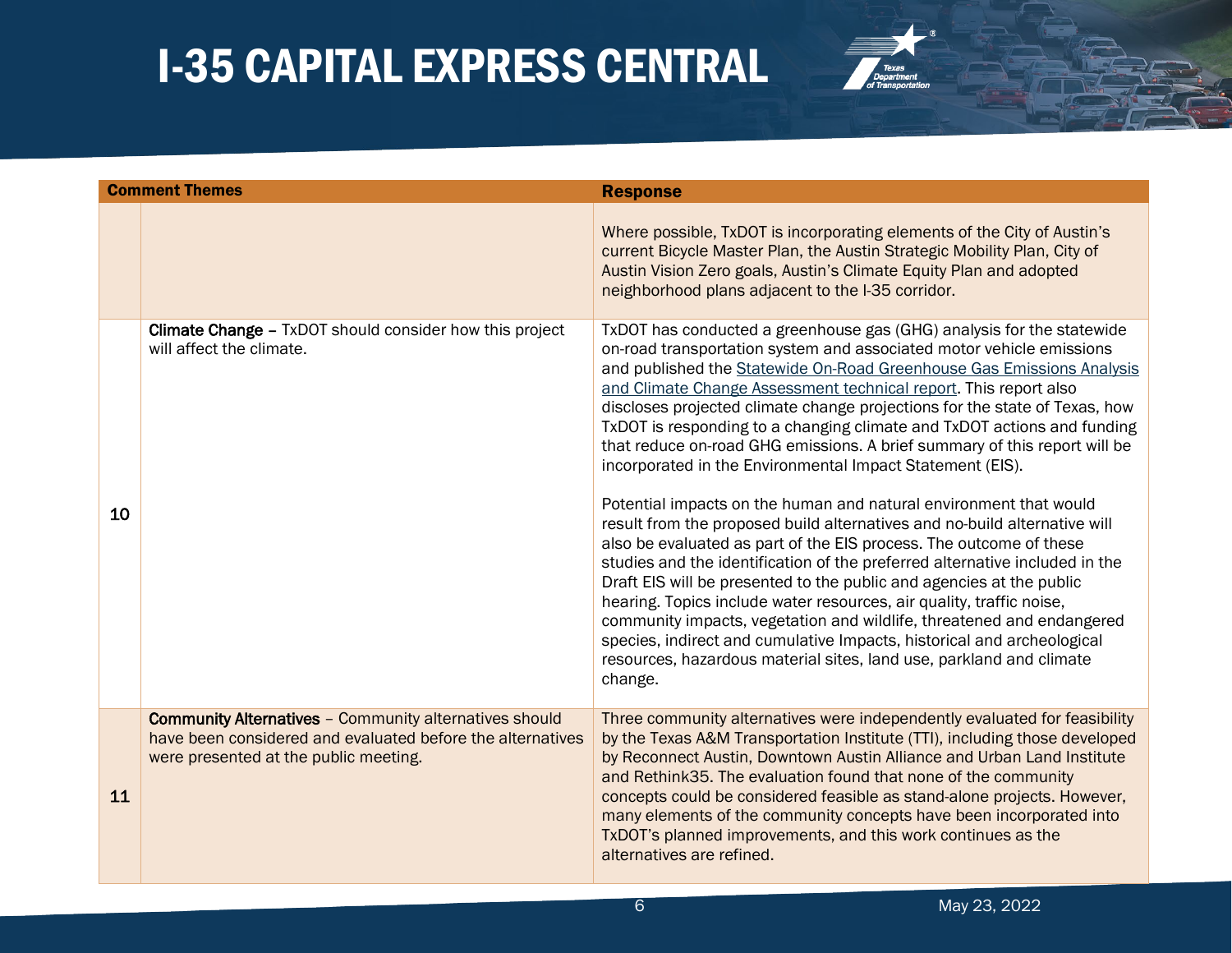

|    | <b>Comment Themes</b>                                                                 | <b>Response</b>                                                                                                                                                                                                                                                                                                                                                                                                                                                                                                                                                                                                                                                                                                                                                                                                                                                                                                                                                                                  |
|----|---------------------------------------------------------------------------------------|--------------------------------------------------------------------------------------------------------------------------------------------------------------------------------------------------------------------------------------------------------------------------------------------------------------------------------------------------------------------------------------------------------------------------------------------------------------------------------------------------------------------------------------------------------------------------------------------------------------------------------------------------------------------------------------------------------------------------------------------------------------------------------------------------------------------------------------------------------------------------------------------------------------------------------------------------------------------------------------------------|
|    |                                                                                       | The I-35 Capital Express Central project alternatives under evaluation<br>would reduce traffic on neighborhood streets whereas the proposed<br>community alternatives would increase neighborhood traffic. The TTI<br>report found that Rethink 35 and Reconnect Austin reduce the capacity of<br>I-35 and increase traffic volumes on the adjacent city street network, in<br>many cases by more than 25%, particularly in east Austin. The city network<br>is neither designed for, nor capable of handling the additional traffic.<br>View the TTI report at: https://my35capex.com/wp-<br>content/uploads/2021/08/Community-Alternatives-Analysis.pdf.                                                                                                                                                                                                                                                                                                                                       |
| 12 | Crash Rates - Crash rates and safety should be considered<br>as the project develops. | Federal regulations require that the purpose and need statement "briefly<br>specify the underlying purpose and need to which the agency is<br>responding in proposing the alternatives including the proposed action."<br>TxDOT has revised the purpose and need statement based on community<br>feedback to further emphasize safety. We are currently updating<br>the design to current design standards and focusing on what will improve<br>the road and facilities safety including:<br>Improving east-west connectivity across I-35 with widened<br>bridges.<br>Proposing 20-inch buffers between bike/ped and vehicular travel.<br>Utilizing bypass lanes that relieve frontage road intersection<br>congestion.<br>Including extra lanes between entry and exit ramps that will reduce<br>the conflicts in these weaving areas across the corridor.<br>Based on public and agency input and comments from Scoping Meeting<br>#1, TxDOT revised the project purpose and need statement to |
|    |                                                                                       | incorporate a project purpose of enhancing safety within the<br>corridor. Criteria added to the safety evaluation included a summary<br>of crash rates, crash severity, and crash types. The Purpose and Need<br>Technical Report, which can be found here: https://my35capex.com/wp-<br>content/uploads/2021/08/Final-Purpose-Need-Technical-                                                                                                                                                                                                                                                                                                                                                                                                                                                                                                                                                                                                                                                   |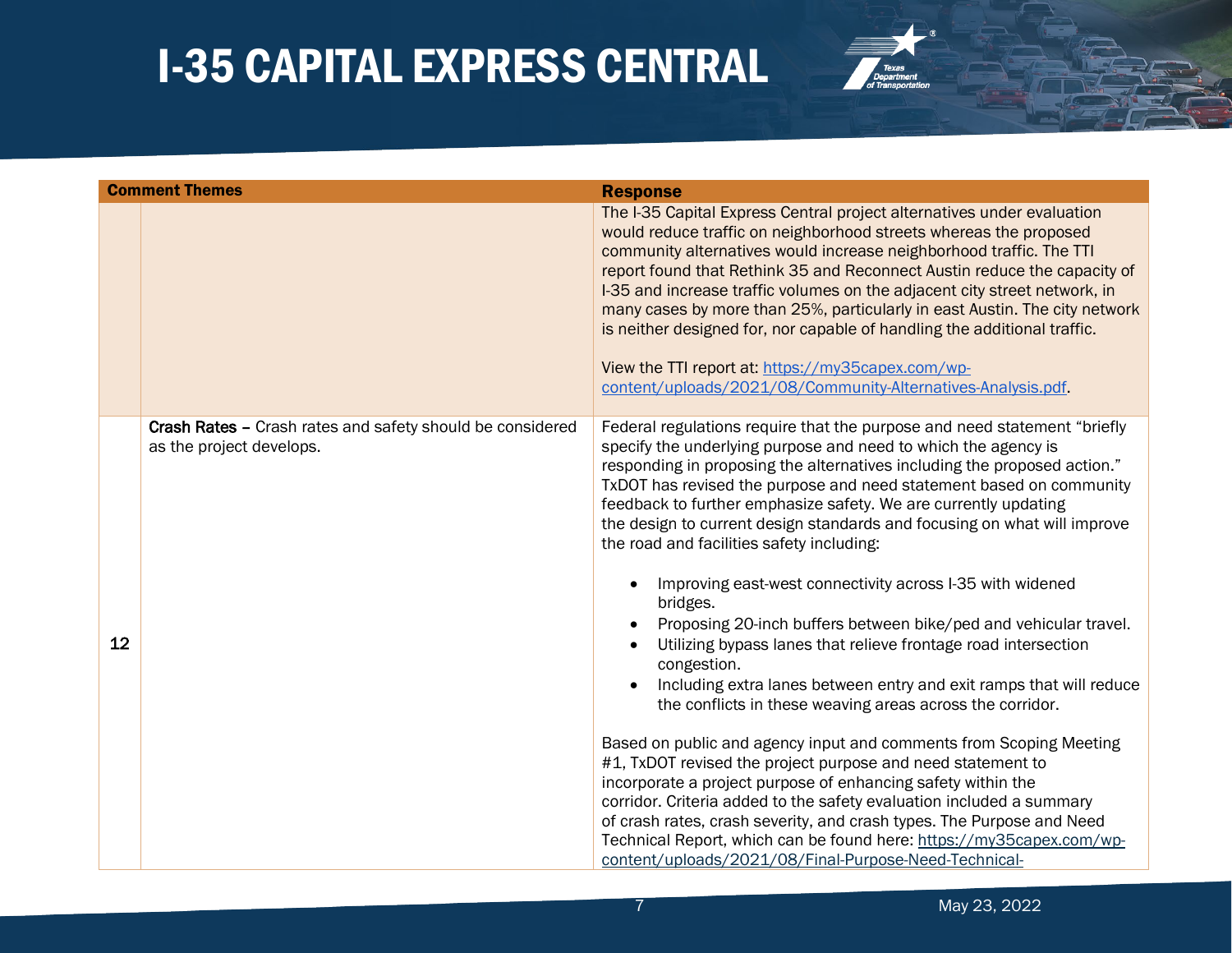

|    | <b>Comment Themes</b>                                                                                                      | <b>Response</b>                                                                                                                                                                                                                                                                                                                                                                                                                                                                                                                                                                                                                                                                                                                                                                                                                                                                                                                                                                                                                                                                                                                                                                                                                                                                                                                                                                                                                                                                                                                                                                                                                                                                                        |
|----|----------------------------------------------------------------------------------------------------------------------------|--------------------------------------------------------------------------------------------------------------------------------------------------------------------------------------------------------------------------------------------------------------------------------------------------------------------------------------------------------------------------------------------------------------------------------------------------------------------------------------------------------------------------------------------------------------------------------------------------------------------------------------------------------------------------------------------------------------------------------------------------------------------------------------------------------------------------------------------------------------------------------------------------------------------------------------------------------------------------------------------------------------------------------------------------------------------------------------------------------------------------------------------------------------------------------------------------------------------------------------------------------------------------------------------------------------------------------------------------------------------------------------------------------------------------------------------------------------------------------------------------------------------------------------------------------------------------------------------------------------------------------------------------------------------------------------------------------|
|    |                                                                                                                            | Report.pdf, includes crash data, including safety related to bicyclists and<br>pedestrians.                                                                                                                                                                                                                                                                                                                                                                                                                                                                                                                                                                                                                                                                                                                                                                                                                                                                                                                                                                                                                                                                                                                                                                                                                                                                                                                                                                                                                                                                                                                                                                                                            |
| 13 | <b>East-West Connectivity - The project design should improve</b><br>connectivity between the east and west sides of I-35. | TxDOT is improving east-west connectivity by rebuilding cross street<br>bridges for wider, safer bicycle and pedestrian crossings. These proposed<br>crossings include:<br>30 feet of combined shared-use paths and buffers between the<br>$\bullet$<br>road and the paths.<br>A street and shared-use path connection at 5th street.<br>$\bullet$<br>New bicycle-pedestrian bridges between US 290 East and 51st<br>Street, at both Red Line crossings at Airport Boulevard and 4th<br>Street, and other potential locations.<br>Each alternative was evaluated on its ability to provide enhanced<br>vehicular, bicycle and pedestrian east-west crossings along the I-<br>35 Capital Express Central project limits, as well as its ability<br>to accommodate Capital Metro's Project Connect proposed light rail<br>system at east-west crossings.<br>TxDOT, in coordination with the City of Austin, is evaluating multiple deck<br>cap areas that were recommended as potential green spaces within the<br>urban core of Austin. The deck plazas will also improve east-west<br>connectivity. The locations were recommended from 12th Street to 11th<br>Street, 8th Street to 6th Street and 4th Street to Cesar Chavez Street as<br>well as an enhanced cap area at Dean Keeton Street near The University<br>of Texas.<br>TxDOT is evaluating multimodal enhancements to east-west<br>crossings including wider and more accessible cross streets at multiple<br>locations. TxDOT is also coordinating with the City of Austin to tie into the<br>city street network as well as the Butler Hike and Bike Trail at Lady Bird<br>Lake for continuity of bicycle and pedestrian accommodations. |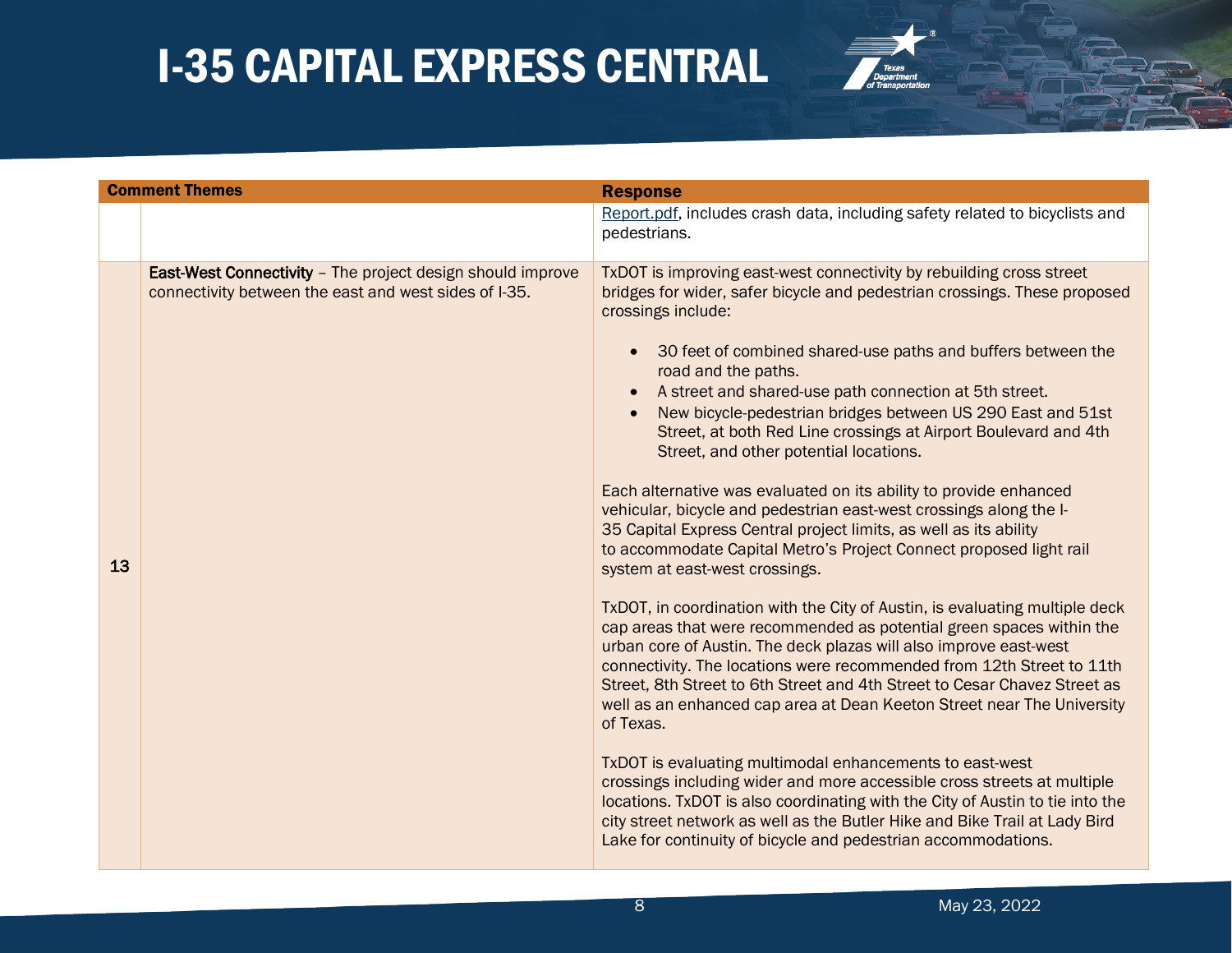

|    | <b>Comment Themes</b>                                                                                                                                 | <b>Response</b>                                                                                                                                                                                                                                                                                                                                                                                                                                                                                                                                                                                                                                                                                                                                                                                                                                                                                                                                                                                                                                                                                                                                                                                                                                                                                                        |
|----|-------------------------------------------------------------------------------------------------------------------------------------------------------|------------------------------------------------------------------------------------------------------------------------------------------------------------------------------------------------------------------------------------------------------------------------------------------------------------------------------------------------------------------------------------------------------------------------------------------------------------------------------------------------------------------------------------------------------------------------------------------------------------------------------------------------------------------------------------------------------------------------------------------------------------------------------------------------------------------------------------------------------------------------------------------------------------------------------------------------------------------------------------------------------------------------------------------------------------------------------------------------------------------------------------------------------------------------------------------------------------------------------------------------------------------------------------------------------------------------|
|    |                                                                                                                                                       | To celebrate Austin's cultural and community diversity, TxDOT is launching,<br>Live 35, an aesthetic design program in partnership with the City of Austin<br>for the I-35 Capital Express Central project. The goal is to gain community<br>input to help identify design elements that create an I-35 with cross<br>streets and east-west connections that resonate with Austinites. This will<br>improve east-west connectivity and enhance bridges and intersections to<br>reflect the Austin community. TxDOT will also work with the community to<br>develop materials and gather feedback on outreach and engagement<br>strategies.                                                                                                                                                                                                                                                                                                                                                                                                                                                                                                                                                                                                                                                                             |
| 14 | East-West Connectivity/Racial Justice - The project design<br>continues to divide the east and west sides of I-35 and<br>promoting systematic racism. | I-35 was built along East Avenue in Austin, which was seen as a racial<br>divide in the city's early history, and later evolved as a regional highway<br>corridor throughout 1930-1950. By 1955, one year before the Interstate<br>Highway Act was signed into law, the East Avenue corridor carried the<br>designation as the 'Interregional Highway', 'Blue Star Memorial Highway'<br>along with U.S. Highways 79, 81 and 290.<br>TxDOT understands the significance of I-35 to the local community and the<br>chance to address local concerns as we develop and implement the<br>Capital Express Central project. This project offers the chance to remove<br>the visual separation within Austin and provide opportunities to reconnect<br>communities and spaces east and west of I-35. The reconnection would<br>involve removing the upper decks and elevated lanes, lowering I-35<br>through the downtown core and rebuilding the east/west bridges for wider<br>and safer bicycle and pedestrian crossings.<br>TxDOT is working closely with the City of Austin, CapMetro and the<br>community to allow for outside funding to be committed for the<br>development of deck plazas to rebuild I-35 in a way that encourages<br>transit and meets the needs of commuters, local bicyclists and<br>pedestrians. |
| 15 | Induced Demand - Improvements to I-35 will induce<br>demand and cause more congestion.                                                                | The stretch of I-35 within the project area is one of the most congested<br>roadway sections in the state. The Capital Express Central project is being<br>proposed to keep this multi-functional interstate moving, as it plays an                                                                                                                                                                                                                                                                                                                                                                                                                                                                                                                                                                                                                                                                                                                                                                                                                                                                                                                                                                                                                                                                                    |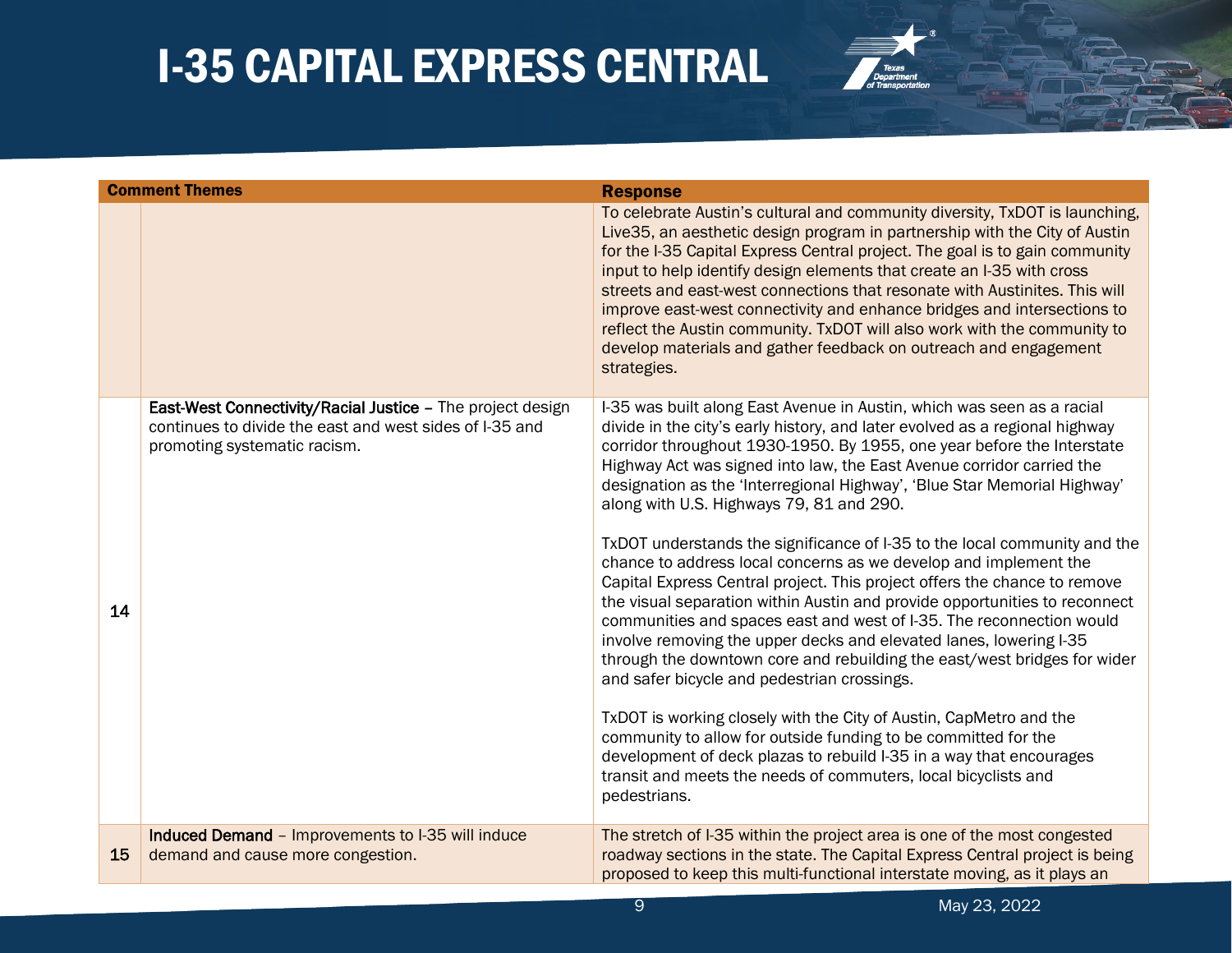

|    | <b>Comment Themes</b>                                 | <b>Response</b>                                                                                                                                                                                                                                                                                                                                                                                                                                                                                                                                                                                                                                                                                                                                                                                                                                                                                                                                                                                                                                                                                                                                                                                                                                                                                                                                                                                                                                                                                                                                                                                                                                                                                                             |
|----|-------------------------------------------------------|-----------------------------------------------------------------------------------------------------------------------------------------------------------------------------------------------------------------------------------------------------------------------------------------------------------------------------------------------------------------------------------------------------------------------------------------------------------------------------------------------------------------------------------------------------------------------------------------------------------------------------------------------------------------------------------------------------------------------------------------------------------------------------------------------------------------------------------------------------------------------------------------------------------------------------------------------------------------------------------------------------------------------------------------------------------------------------------------------------------------------------------------------------------------------------------------------------------------------------------------------------------------------------------------------------------------------------------------------------------------------------------------------------------------------------------------------------------------------------------------------------------------------------------------------------------------------------------------------------------------------------------------------------------------------------------------------------------------------------|
|    |                                                       | important role in the transfer of people, goods and services within Austin<br>and throughout Texas and the central United States.<br>The project proposes to maintain the same number of mainlanes, three in<br>each direction, excluding auxiliary lanes connecting ramps, as exist<br>currently. The main additional capacity proposed as part of the project is<br>in the form of four high-occupancy vehicle (HOV) managed lanes, two in<br>each direction, that seek to provide travel time reliability while limiting the<br>negative impacts of induced demand by restricting the lanes' use to high<br>occupancy and mass transit vehicles thus moving more people not<br>necessarily cars. Bypass lanes are also being proposed to reduce<br>congestion along I-35 at local streets and frontage roads to allow drivers<br>to avoid stoplight-controlled intersections. By implementing safety and<br>operational improvements, rather than inducing demand, the project will<br>address latent demand, which refers to travel that cannot take place<br>because of constraints or congestion. We see latent demand when drivers<br>who would use I-35 avoid it in favor of neighborhood streets. Due to<br>congestion on I-35, traffic is spilling over into neighborhoods causing<br>further delays to local travelers. When additional multi-modal<br>opportunities and operational improvements are provided, the driver<br>would likely opt for a more direct route and use I-35. At that point, the<br>latent demand materializes as actual usage. The recent Texas A&M<br>Transportation Institute (TTI) study found the TxDOT design alternatives<br>help alleviate traffic from the local street network. |
|    | Keep Upper Decks - Do not remove upper decks on I-35. | The Capital Express Central project proposes to remove the existing I-35<br>decks within the project limits. This design reflects community feedback<br>and the results of evaluating both maintaining and removing the decks.                                                                                                                                                                                                                                                                                                                                                                                                                                                                                                                                                                                                                                                                                                                                                                                                                                                                                                                                                                                                                                                                                                                                                                                                                                                                                                                                                                                                                                                                                              |
| 16 |                                                       | The decks no longer meet current design standards nor can they be<br>upgraded to permanently accommodate additional lanes. The community<br>feedback began in early 2010 including the Downtown Stakeholder<br>working group led by former City of Austin Mayor and Texas State Senator<br>Kirk Watson. The report may be viewed at:<br>https://ftp.txdot.gov/pub/txdot/my35/capital/projects/capital-express-<br>central/stakeholder-report.pdf                                                                                                                                                                                                                                                                                                                                                                                                                                                                                                                                                                                                                                                                                                                                                                                                                                                                                                                                                                                                                                                                                                                                                                                                                                                                            |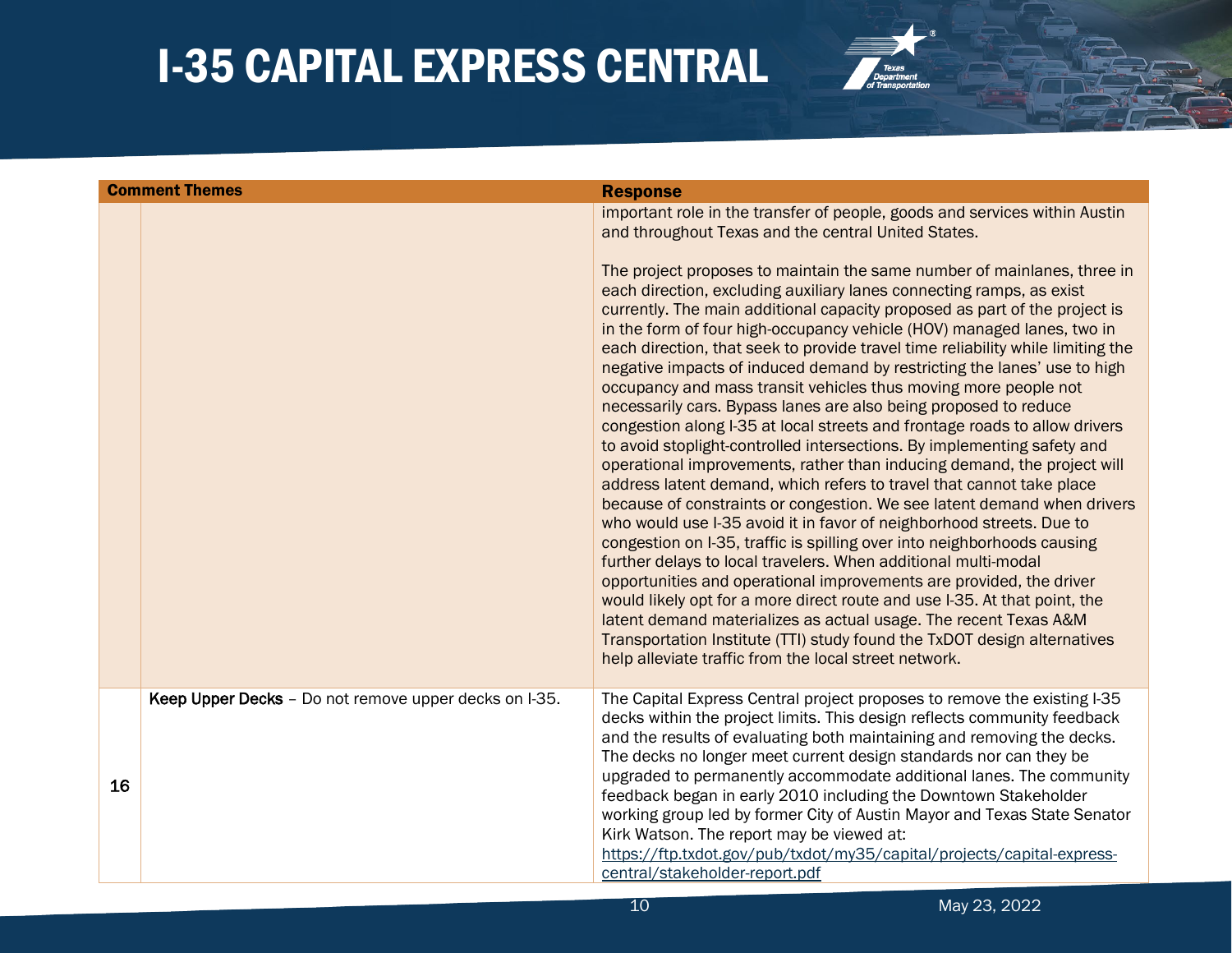

|    | <b>Comment Themes</b>                                                              | <b>Response</b>                                                                                                                                                                                                                                                                                                                                                                                                                                                                                                                                                                                                                                                                                                                                                                                                                                                                                                                                                                                                                                                                                                                                                                                                                                                                                                                                                                    |
|----|------------------------------------------------------------------------------------|------------------------------------------------------------------------------------------------------------------------------------------------------------------------------------------------------------------------------------------------------------------------------------------------------------------------------------------------------------------------------------------------------------------------------------------------------------------------------------------------------------------------------------------------------------------------------------------------------------------------------------------------------------------------------------------------------------------------------------------------------------------------------------------------------------------------------------------------------------------------------------------------------------------------------------------------------------------------------------------------------------------------------------------------------------------------------------------------------------------------------------------------------------------------------------------------------------------------------------------------------------------------------------------------------------------------------------------------------------------------------------|
|    |                                                                                    | TxDOT also hosted five Decks Neighborhood Workshops for nearby<br>neighborhood residents and The University of Texas. The "decks area" is<br>located between Airport Boulevard and MLK Jr. Boulevard. Participants<br>called for the decks to be removed. In both alternatives under<br>consideration, the decks remain elevated. The Downtown Stakeholder<br>Working Group releases a report with recommendations<br>(https://my35capex.com/wp-content/uploads/2020/10/Downtown-<br>Stakeholder-Working-Group-Report.pdf) and supports lowering the<br>mainlanes and managed lanes.<br>In January 2020, TxDOT hosted the I-35 Capital Express Central design<br>charrette to solicit input from stakeholders regarding previous concepts<br>that were developed. During this meeting TxDOT received additional input<br>to be considered during the development of further proposed build<br>alternatives, including the addition of two managed lanes in each direction<br>and removing the decks. More than 30 concepts were proposed during<br>the charrette. Design charrette participants included TxDOT personnel,<br>Mobility 35 General Engineering Consultant staff, representatives from the<br>City of Austin Transportation Department, Central Texas Regional Mobility<br>Authority, CapMetro, CAMPO, FHWA, the University of Texas and Downtown<br>Austin Alliance. |
| 17 | Reduce Speed Limits - Request to reduce speed limits<br>within the project limits. | Current frontage road posted speeds within the project area range<br>between 40-50 mph. Posted speeds are determined once construction<br>is complete. For all proposed build alternatives, TxDOT is lowering frontage<br>road design speeds to 35-40 mph.<br>TxDOT routinely evaluates the design guidance, which includes design<br>speed, and must comply with federal and state standards for highway<br>design, including TxDOT's Roadway Design Manual, the AASHTO Policy on<br>Geometric Design of Highways and Streets and the Texas Manual of<br><b>Uniform Traffic Control Devices.</b>                                                                                                                                                                                                                                                                                                                                                                                                                                                                                                                                                                                                                                                                                                                                                                                  |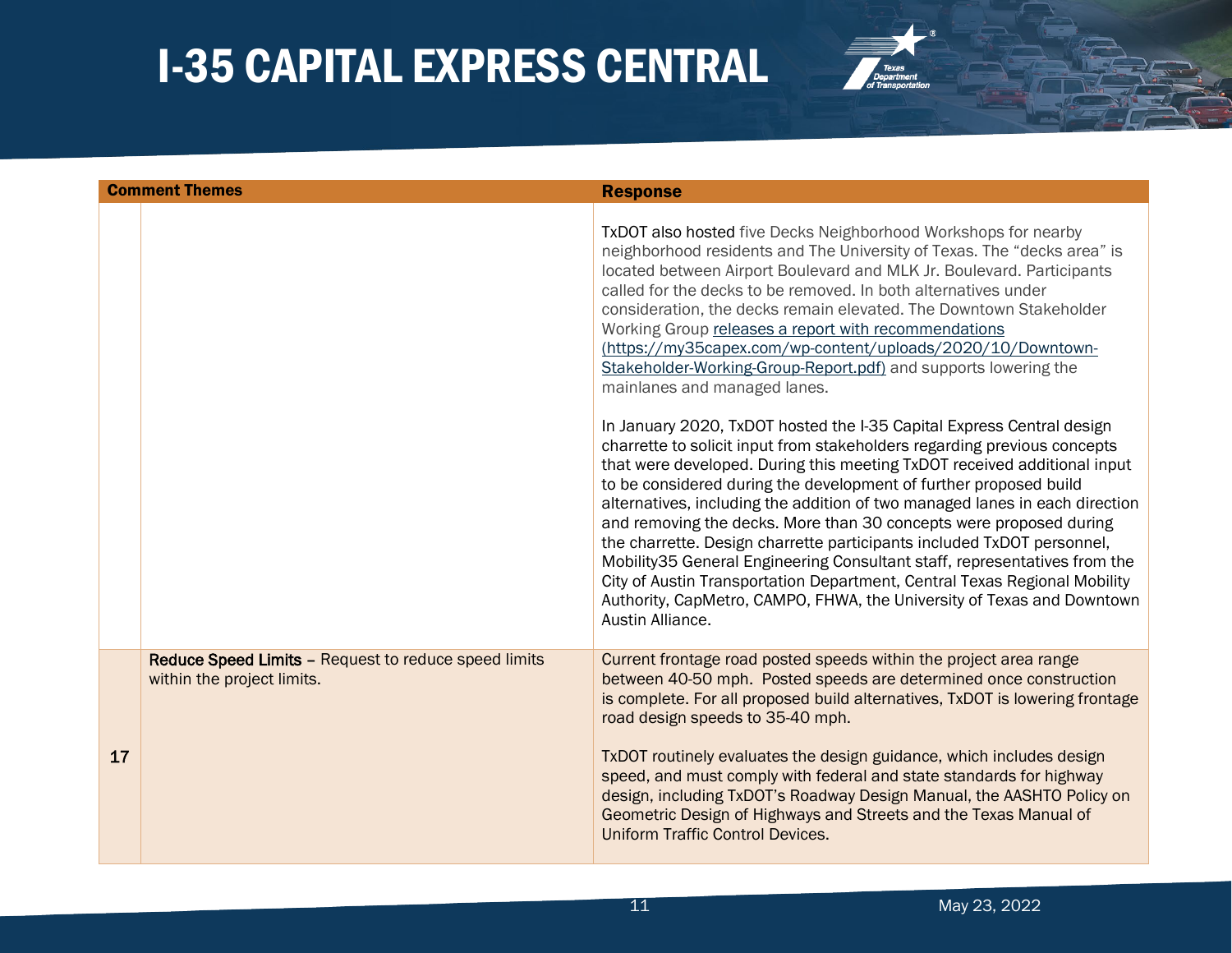

|    | <b>Comment Themes</b>                                                                                                            | <b>Response</b>                                                                                                                                                                                                                                                                                                                                                                                                                                                                                                                                                                                                                                                                                                                                                                                                                                                                                                                                                                                                                                     |
|----|----------------------------------------------------------------------------------------------------------------------------------|-----------------------------------------------------------------------------------------------------------------------------------------------------------------------------------------------------------------------------------------------------------------------------------------------------------------------------------------------------------------------------------------------------------------------------------------------------------------------------------------------------------------------------------------------------------------------------------------------------------------------------------------------------------------------------------------------------------------------------------------------------------------------------------------------------------------------------------------------------------------------------------------------------------------------------------------------------------------------------------------------------------------------------------------------------|
|    |                                                                                                                                  | Design speed is used explicitly for determining minimum values for road<br>design, such as horizontal curve radius and sight distance based on the<br>roadway function and classification. Roadway geometric design features<br>such as cross-section elements, lane widths, shoulder width, etc., are<br>determined based on the road function and safety in relation to the<br>design speed.<br>The posted speed limit is normally set at the nearest value to the 85th<br>percentile speed ending in 5 or 0 of the observed speed of a group of<br>vehicles traveling on a section of road. City governments and TxDOT must<br>conduct traffic and engineering studies according to requirements<br>outlined in TxDOT's publication, Procedures for Establishing Speed Zones,<br>when setting a speed limit on the state highway system.                                                                                                                                                                                                         |
| 18 | Lowered Lanes - Lanes should be lowered within the<br>project limits.                                                            | All proposed build alternatives include removal of the upper decks and<br>lowered lanes through the project corridor.                                                                                                                                                                                                                                                                                                                                                                                                                                                                                                                                                                                                                                                                                                                                                                                                                                                                                                                               |
| 19 | More Lanes Needed - The project should include adding<br>more lanes instead of moving forward with the proposed<br>alternatives. | TxDOT is optimizing the number of lanes based on traffic demand. All<br>proposed build alternatives propose to add two high-occupancy vehicle<br>(HOV) managed lanes and bicycle and pedestrian shared-use paths,<br>carpools/vanpools, in each direction from US 290 East to SH 71/Ben<br>White Boulevard. The HOV lanes would be reserved for use by carpools,<br>vanpools, transit vehicles and emergency responders.<br>TxDOT is also evaluating an intersection bypass lane system throughout<br>the project. Bypass lanes are being proposed to reduce congestion along<br>I-35 at local streets and frontage roads to allow drivers to avoid signalized<br>intersections. The project will maintain three to four mainlanes in each<br>direction, which is the same number that exists today. These design<br>options would improve operations by allowing vehicles to bypass frontage<br>road intersection signals in certain areas and improve overall operations<br>that benefits transit and provides enhanced people-carrying capacity. |
| 20 | Mount Calvary Cemetery - Concern for taking right of way<br>from cemetery.                                                       | TxDOT is considering acquiring right of way along the border of Mount<br>Calvary Cemetery where it meets the northbound I-35 frontage road. St.                                                                                                                                                                                                                                                                                                                                                                                                                                                                                                                                                                                                                                                                                                                                                                                                                                                                                                     |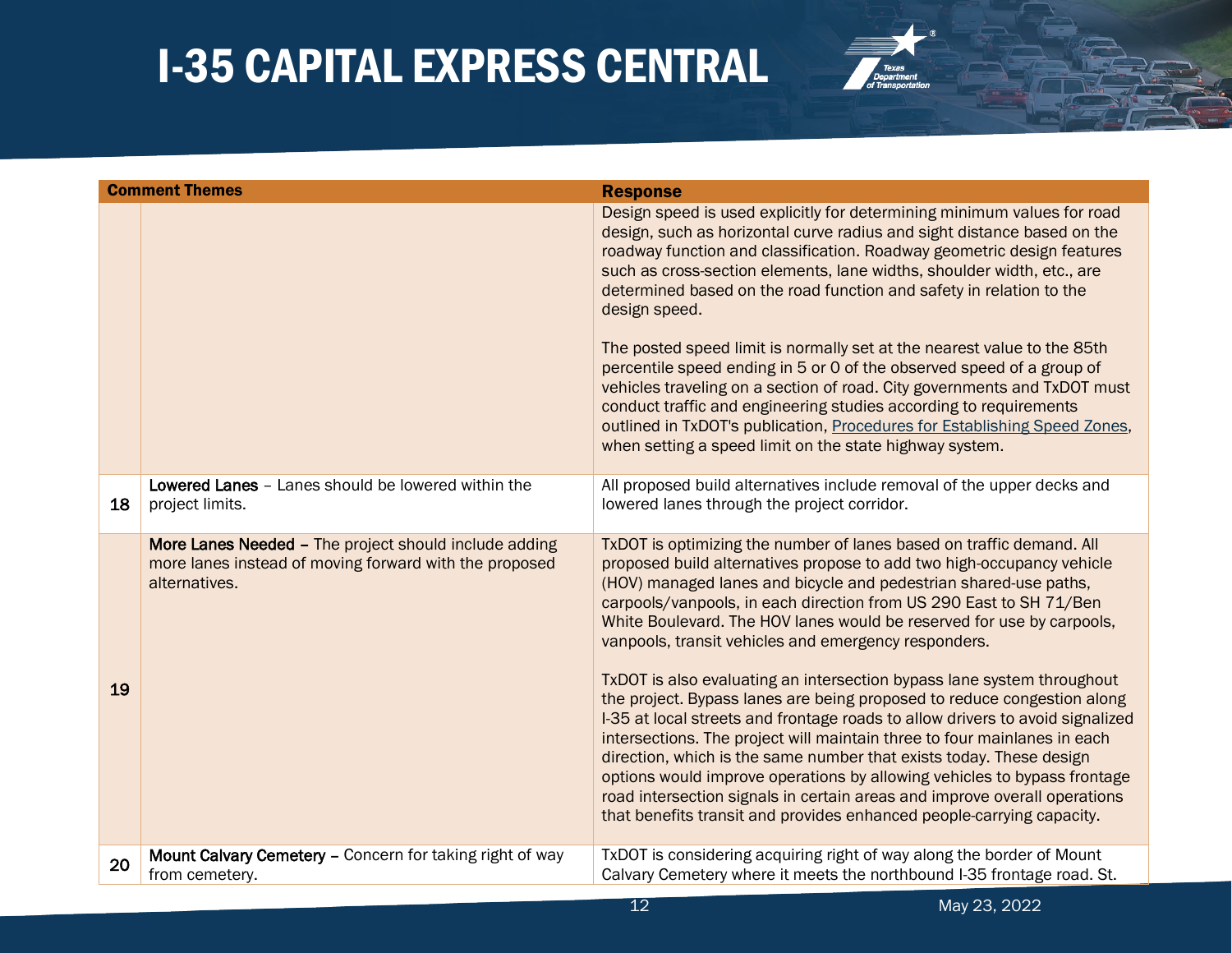

| <b>Comment Themes</b> |                                                                       | <b>Response</b>                                                                                                                                                                                                                                                                                                                                                                                                                                                     |
|-----------------------|-----------------------------------------------------------------------|---------------------------------------------------------------------------------------------------------------------------------------------------------------------------------------------------------------------------------------------------------------------------------------------------------------------------------------------------------------------------------------------------------------------------------------------------------------------|
|                       |                                                                       | Edward's University, which owns the cemetery property, has expressed full<br>support of the I-35 Capital Express Central project. Assumption Cemetery,<br>which maintains the grounds, has confirmed that no recorded graves<br>appear in the proposed right of way. In accordance with best practices,<br>TxDOT will use extreme care to fully examine the land as design details are<br>finalized.                                                                |
| 21                    | No Build - Not in favor of any of the proposed build<br>alternatives. | The proposed build alternatives, along with the no-build alternative, are<br>undergoing further evaluation in the Draft Environmental Impact<br>Statement. The project is still in the design phase, and proposed<br>improvements are subject to change as community feedback is collected<br>and considered. The most recent developments include significant<br>refinements to Alternative 3, which has resulted in Modified Alternative 3<br>as of January 2022. |
|                       | No Higher/No Wider - Do not elevate or widen I-35.                    | The proposed improvements include removing the upper decks, lowering<br>the roadway and adding two high-occupancy vehicle (HOV) managed lanes<br>in each direction along I-35 from US 290 East to SH 71/Ben White<br>Boulevard. The project will also reconstruct east-west cross-street bridges,<br>add pedestrian and bicycle paths, and make additional safety and mobility<br>improvements within the project limits.                                           |
| 22                    |                                                                       | In 2011, TxDOT was looking at a modified existing design including<br>elevation. In 2014, the North Central neighborhoods requested the<br>removal of the upper decks as part of the project. In 2017, TxDOT<br>announced it could add two high-occupancy vehicle (HOV) managed lanes<br>in each direction and remove the upper decks between Airport Boulevard<br>and Martin Luther King, Jr. Boulevard.                                                           |
|                       |                                                                       | To remove the upper decks, we are working to minimize impact and<br>displacement of residents and business owners. In our effort to lower the<br>lanes and provide adequate space for two high-occupancy vehicle/transit<br>lanes in each direction, the current schematics propose acquiring an<br>additional 100 feet of right of way in this area. To dismantle the upper<br>decks and keep three traffic lanes operating in each direction during               |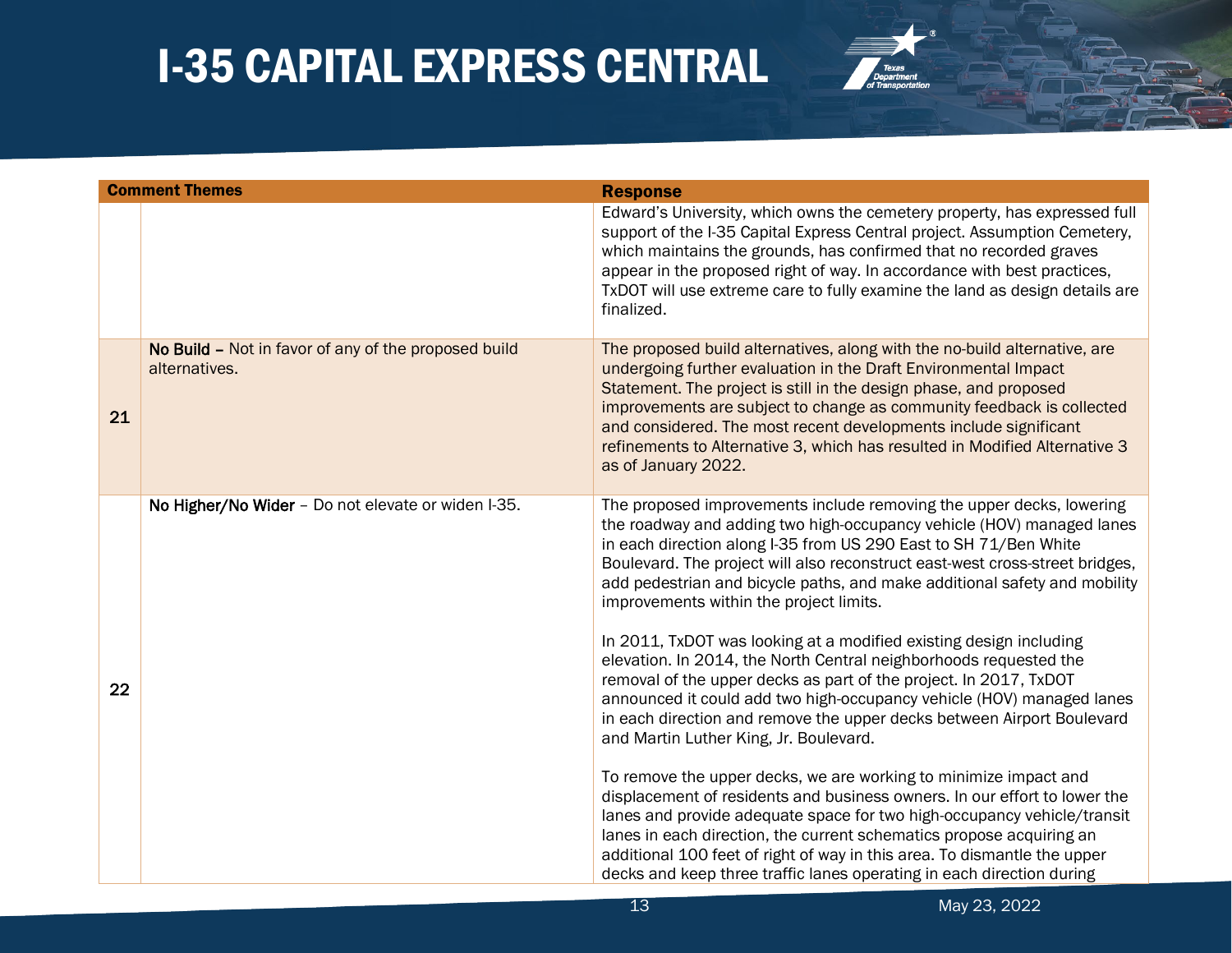

| <b>Comment Themes</b> |                                                                                                                     | <b>Response</b>                                                                                                                                                                                                                                                                                                                                                                                                                                                                                                                                                             |
|-----------------------|---------------------------------------------------------------------------------------------------------------------|-----------------------------------------------------------------------------------------------------------------------------------------------------------------------------------------------------------------------------------------------------------------------------------------------------------------------------------------------------------------------------------------------------------------------------------------------------------------------------------------------------------------------------------------------------------------------------|
|                       |                                                                                                                     | construction, TxDOT requires more than the 200 feet that is currently<br>available in the upper deck section. As a comparison, the downtown<br>section, from Martin Luther King, Jr. Boulevard to Lady Bird Lake, has<br>between 375-400 feet of right of way.                                                                                                                                                                                                                                                                                                              |
|                       |                                                                                                                     | The proposed build alternatives also include a 20- to 25-foot buffer<br>between residential fences and I-35, and a lowered speed limit of 35-40<br>mph along the frontage road. Minimizing additional right of way is a major<br>objective of TxDOT's Mobility35 Program, which includes the I-35 Capital<br>Express Central project, and right-of-way needs will continue to be refined.<br>For more information about TxDOT's right-of-way process, visit:<br>https://www.txdot.gov/inside-txdot/division/right-of-way.html                                               |
|                       |                                                                                                                     | Link to Row forms and publications page: https://www.txdot.gov/inside-<br>txdot/forms-publications/consultants-contractors/forms/row.html                                                                                                                                                                                                                                                                                                                                                                                                                                   |
|                       | <b>Public Transit - The alternatives proposed for the project</b><br>should accommodate and promote public transit. | Each alternative was measured for its ability to accommodate Capital<br>Metro's Project Connect proposed light rail system at east-west crossings.                                                                                                                                                                                                                                                                                                                                                                                                                          |
| 23                    |                                                                                                                     | At the present time, public transit buses, registered van pools and<br>emergency vehicles must remain in traffic with all other vehicles on I-35.<br>Managed lanes would help manage overall traffic demand and provide<br>qualifying vehicles with a more reliable route, allowing them to bypass<br>congestion and arrive at their destinations more quickly. Transit would<br>have access to the managed lanes in the proposed build alternatives,<br>which could improve transit operations.<br>TxDOT is collaborating with CapMetro to study the feasibility of direct |
|                       |                                                                                                                     | transit access and identify funding to be provided by others.                                                                                                                                                                                                                                                                                                                                                                                                                                                                                                               |
| 24                    | Reroute Traffic, Reroute to 130 - Reroute traffic to another<br>corridor within the city or to SH 130.              | The project team has considered and documented community input<br>regarding rerouting traffic from I-35 or redesignating I-35 to SH 130. Every<br>day, more than 200,000 vehicles travel on I-35 within the project area<br>(from US 290 East to SH 71/Ben White Boulevard). Of this amount, 82% is<br>local traffic, meaning it originates or ends in the vicinity of the project                                                                                                                                                                                          |